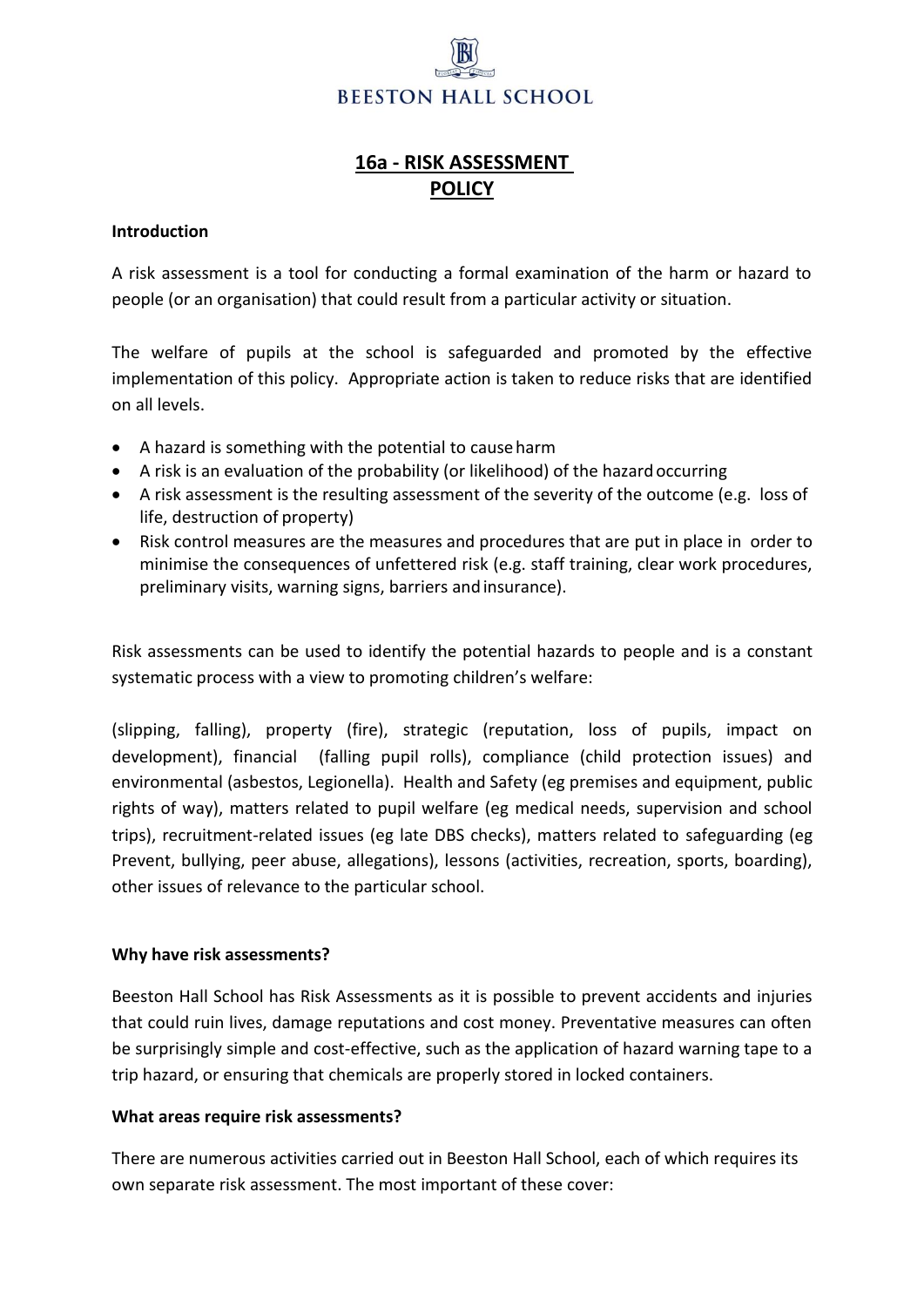- Fire safety, procedures and risk assessments
- Educational visits and trips

Separate policies cover each of the areas mentioned above.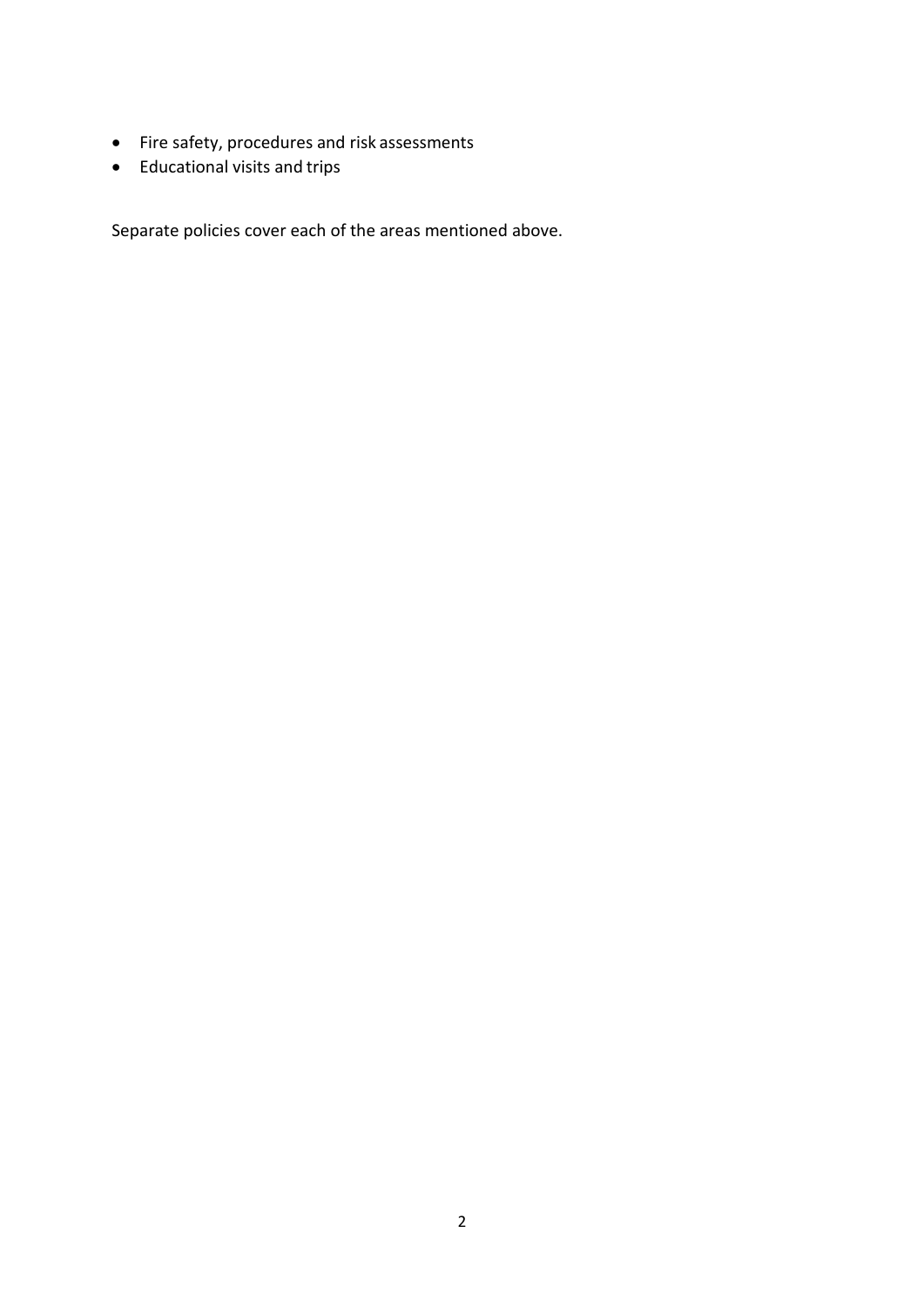#### **Educational**

There are also risk assessments in the following areas:

- Science experiments
- Design and Technology
- Food Technology
- Each sport and PE activity
- Art
- Music (including minimising the risk of hearing loss to staff)
- Drama (including the theatre back stage, stage, props room and lightingbox)

At Beeston Hall School we make use of model or generic risk assessments, for our educational activities and visits.

#### **Pastoral**

Our pastoral aim is to ensure that every pupil leaves as a confident, articulate young adult capable of keeping him/herself safe on the streets, in the home and in all situations. Our PSHEE and RSHE programmes and Assemblies are directed towards promoting an increasing understanding as the pupil develops, of the risks that exist in both the real and the electronic worlds, and on sensible precautions that should be taken. Our Science lessons encourage students to conduct their own safety-related research into the potential hazards of chemicals, gas, electricity and flammable materials.

#### **Medical and First Aid**

The Surgery has risk assessments for first aid and all other treatments and procedures. The accident forms are maintained in the surgery and the Senior Nurse is responsible for ensuring that accident reports are passed to the Bursar and the Head.

The School's First Aid Policy explains the procedures that we would follow in the event of a medical emergency.

#### **Child Protection**

Our Child Protection policies and training for all staff form the core of our child protection risk management. Safer recruitment policies and procedures ensure that the school is not exposed to the risk of employing staff who are barred from working with children, and are not allowed to work in the UK. By extending this regime to Governors, volunteers and the adult members of the families of staff who are accommodated on site, and by ensuring that everyone in our community receives regular child protection training, we manage this risk to an acceptable level.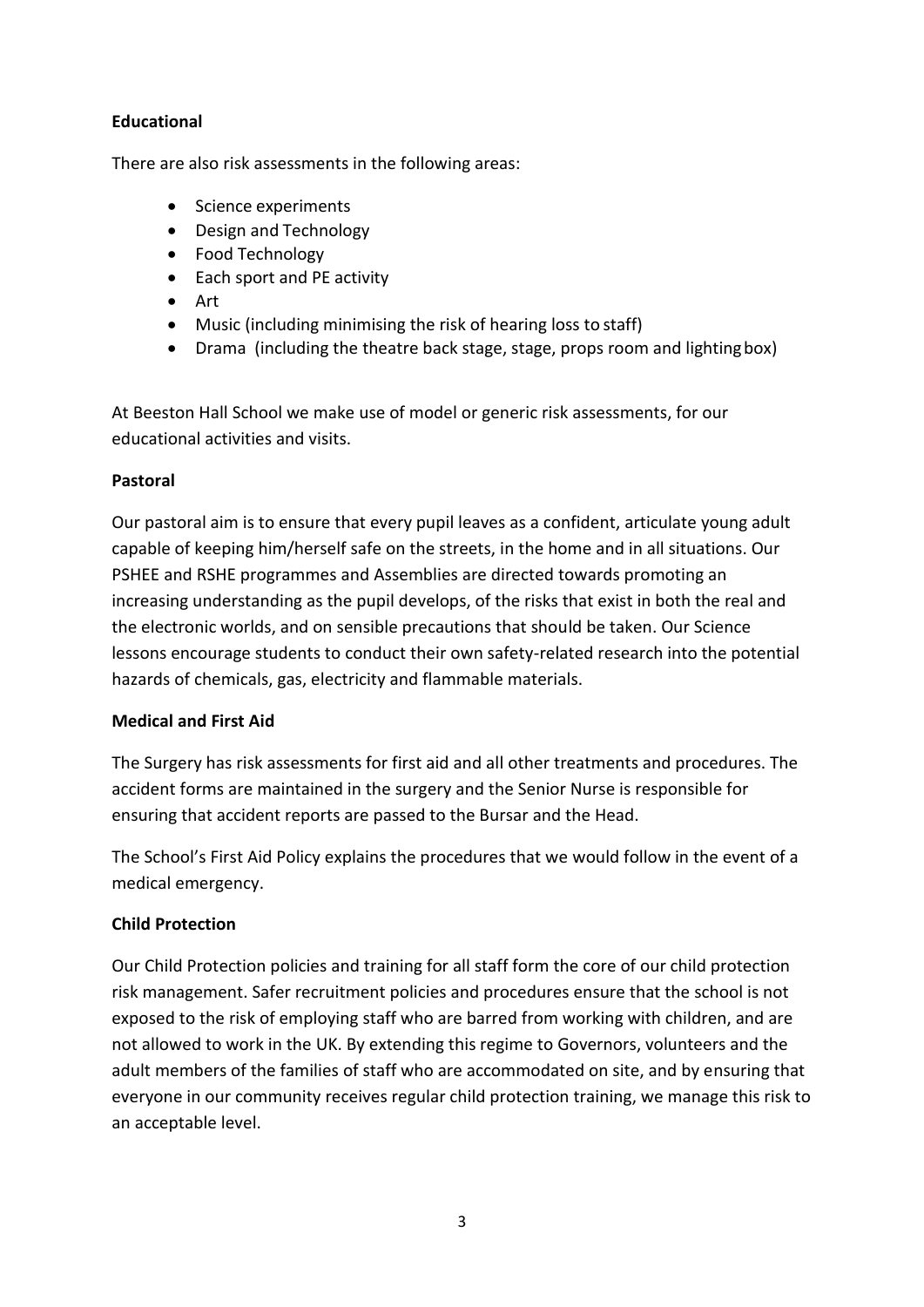#### **Support Areas**

- Catering and Cleaning: risk assessments and training are required for every item of catering and cleaning equipment, as well as for manual handling, slips and trips and the control of substances hazardous to health (COSHH). Induction and refresher training covers risk assessments, protective equipment and safetynotices.
- Caretaking and Security: risk assessments cover every room, laboratory, stairs, corridor and emergency exit in the entire school, including boarding houses. Particular emphasis in training is given to minimising the risk of both fire and to security by adhering to good practice. Risk assessments also cover manual handling, working at heights, and asbestos. Induction and refresher training covers risk assessments, protective equipment and safety notices.
- Maintenance: risk assessments and training is required for every tool and item of equipment, as well as for manual handling, slips and trips, working at height, lone working, asbestos, control of contractors on site, electricity, gas, water, swimming pool maintenance and the control of substances hazardous to health (COSHH). Induction and refresher training covers risk assessments, safe working practices, communication and health and safety notices and protective equipment.
- Grounds: risk assessments and training is required for every tool and piece of machinery, as well as for manual handling, slips and trips, working at height, lone working, use of pesticides, storage of flammables and COSHH. Induction and refresher training covers risk assessments, protective equipment and safety notices.
- Office staff: risk assessments are required for the display screen equipment and cables used by those staff (primarily office-based) who spend the majority of their working day in front of a screen.

#### **Access by Pupils**

Risk assessments of all areas of the school reinforce the policy of ensuring that our pupils do not have unsupervised access to potentially dangerous areas, such as the swimming pool, the science laboratories, and the design technology suite. Doors to these areas are kept locked when not in use. Pupils are only allowed access when accompanied by a member of staff. Pupils do not have access to the Grounds, Maintenance, Catering and Caretaking working areas in the school.

#### **Conducting a Risk Assessment**

When considering a new activity, firstly consult your Head of Department or a member of the SLT. They may be able to help.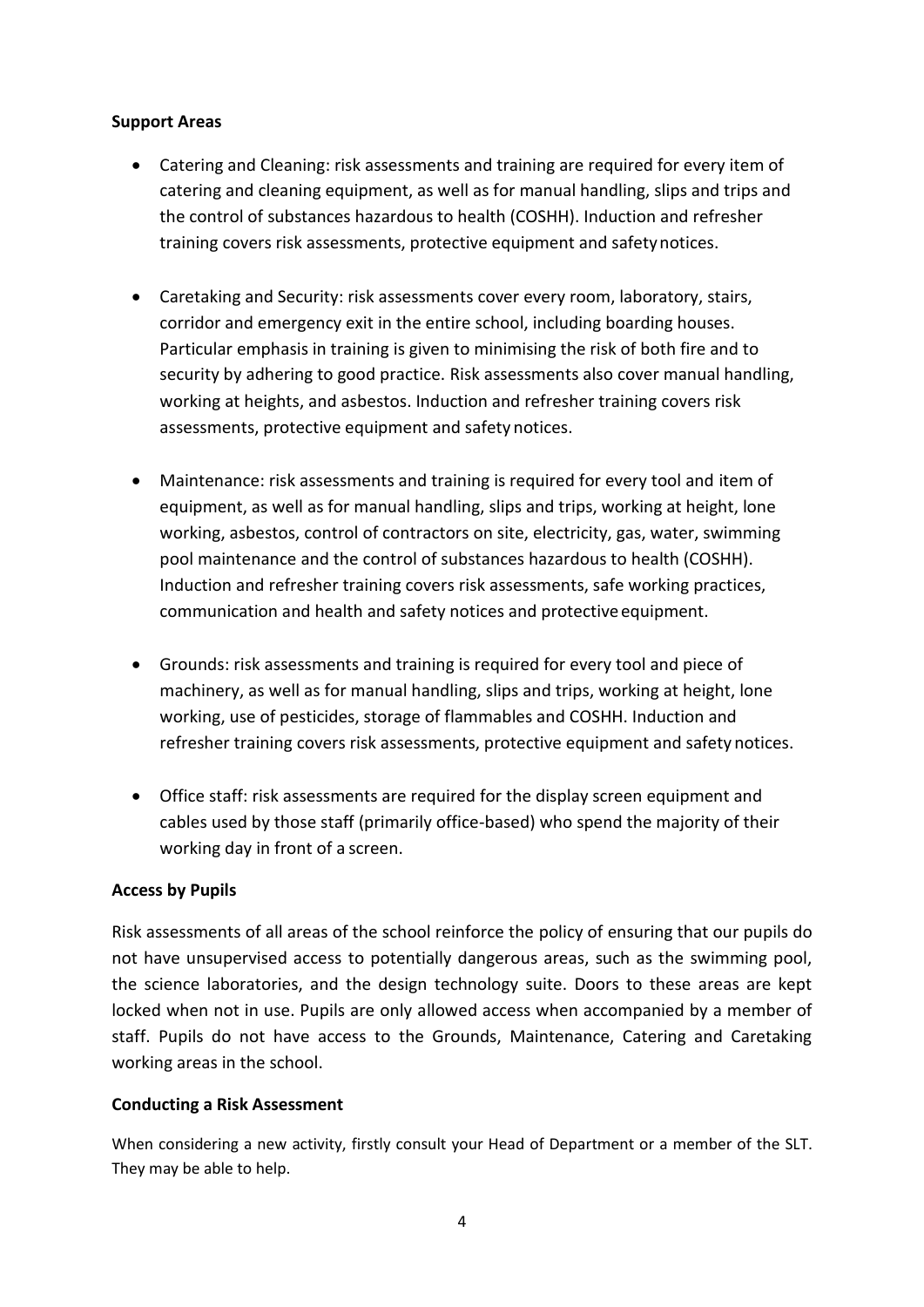Also look at the currently completed risk assessments to see if there are any areas already covered (see Shared Drive).

Where possible a detailed risk assessment should be undertaken using an existing format but you may also source risk assessments from professional providers for specialist activities (eg. Quad biking).

If one is not available then ask Bob Hammond (Deputy Head Pastoral) or the Bursar for guidance and follow the guidance for the area identified, completing an appropriate form and saving it to the shared area. Any standard form must be personalised to your own particular need and context.

In completing a risk assessment you should:

- Identify the likely hazard, any you can think of with your knowledge of the activity.
- Identify the control measures to minimize the risk.
- Use existing school systems to for auctioning these measures. Date and initial your part in these actions.
- For obviously potentially hazardous activities, Produce Safe Systems of Work for specific hazardous activities, such as DT or Rock Climbing.

All completed risk assessments should be checked by either Bob Hammond, David Lloyd-Peck or the Bursar and placed on the Shared Drive under the appropriate folder in the Risk Assessment area. In addition, hard copies should be printed off placed in the following places:

- Staffroom notice board
- Office
- Matrons room
- Staff involved
- Fire folder
- Risk assessment folder in the Staffroom

#### **Specialist Risk Assessments**

We will always employ specialists to carry out high risk tasks at the school. The Business Manager arranges for specialists to carry out the following risk assessments:

- Fire safety
- Asbestos
- Legionella
- Gas safety
- Electrical safety of buildings
- Work at high levels
- Work with lead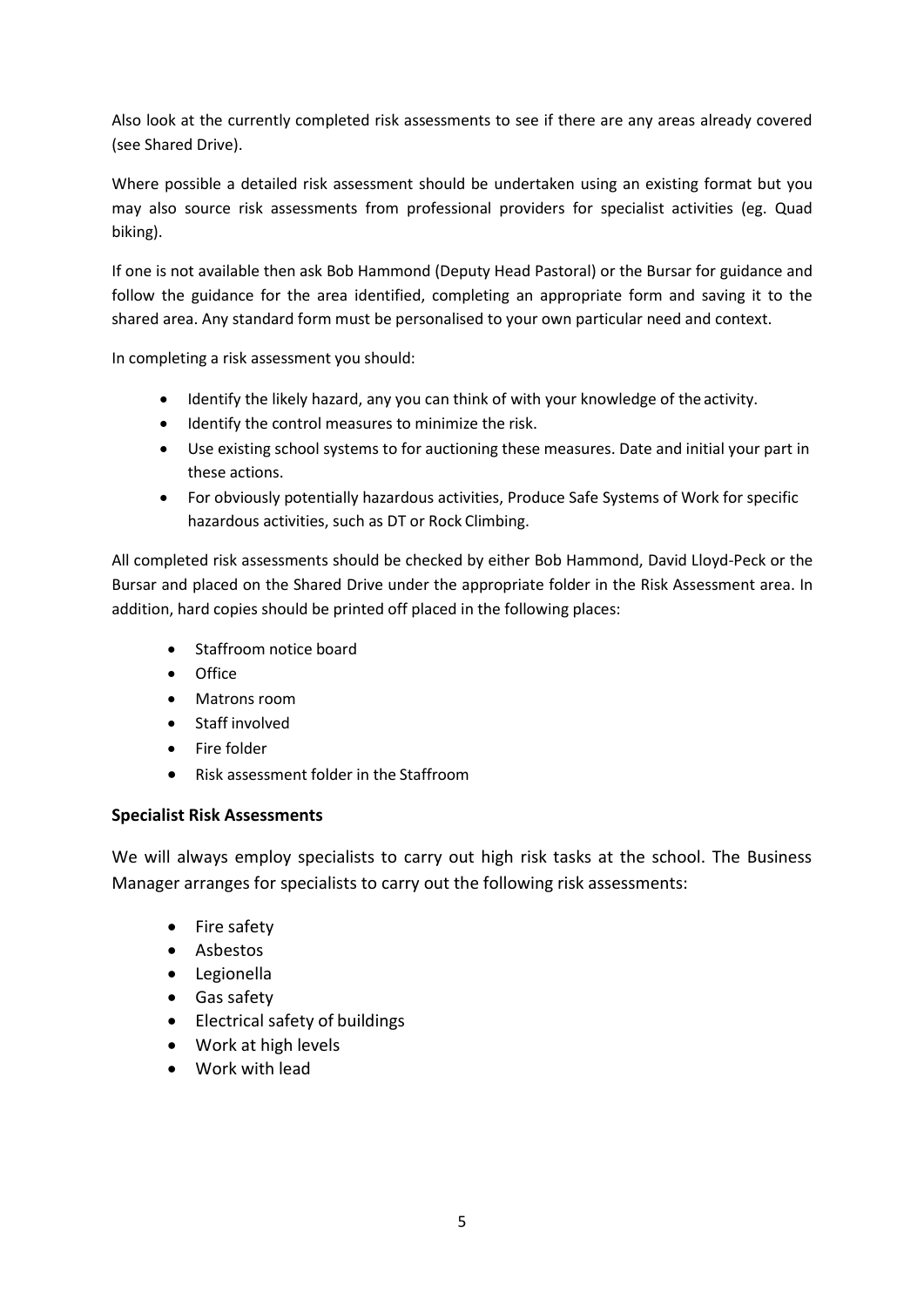#### **Review of Risk Assessments**

Risk Assessments are not a once-and-for-all activity; they should be 'living documents' that are reviewed and amended if necessary:

- After an accident, incident or significant near miss
- After any significant changes have been made, e.g. change of staff, introduction of a new working method or piece of potentially hazardous equipment
- Annually

The review should be conducted by the person/people responsible for the activity, area.

All building risk assessments annually reviewed in January.

All fire risk assessments are annually reviewed in August.

Risk assessments should also be reviewed (and recorded), when major structural work is planned, or in the event of an accident. The school's arrangements for the management of health and safety should describe the arrangements for regular health and safety audits of the fabric of the school, its plant, machinery and equipment, together with its arrangements for auditing the catering and cleaning functions and for water sampling.

At Beeston Hall School, we maintain a "library" of risk assessments on our staff shared drive for staff to refer to and adapt for their own use.

#### **Responsibilities of staff**

All members of staff are given a thorough induction into the school's arrangements for risk assessments and health and safety (which is recorded). Specialist training is given to those whose work requires it. However, staff are responsible for taking reasonable care of their own safety, together with that of pupils and visitors. They are responsible for cooperating with the Head, the Bursar and members of the SLT in order to enable the Governors to comply with their health and safety duties. Finally, all members of staff are responsible for reporting any risks or defects to the Bursar.

#### **Accident reporting**

The Bursar is responsible for reporting and recording any notifiable accident that occurs on school premises to a pupil, member of staff, parent, visitor or contractor to the HSE in accordance with the Reporting of Injuries Diseases and Dangerous Occurrence Regulations (RIDDOR). All notifiable accidents and near misses are reviewed by the school's Health and Safety Committee with a view to assessing whether any measures need to be taken to prevent recurrence.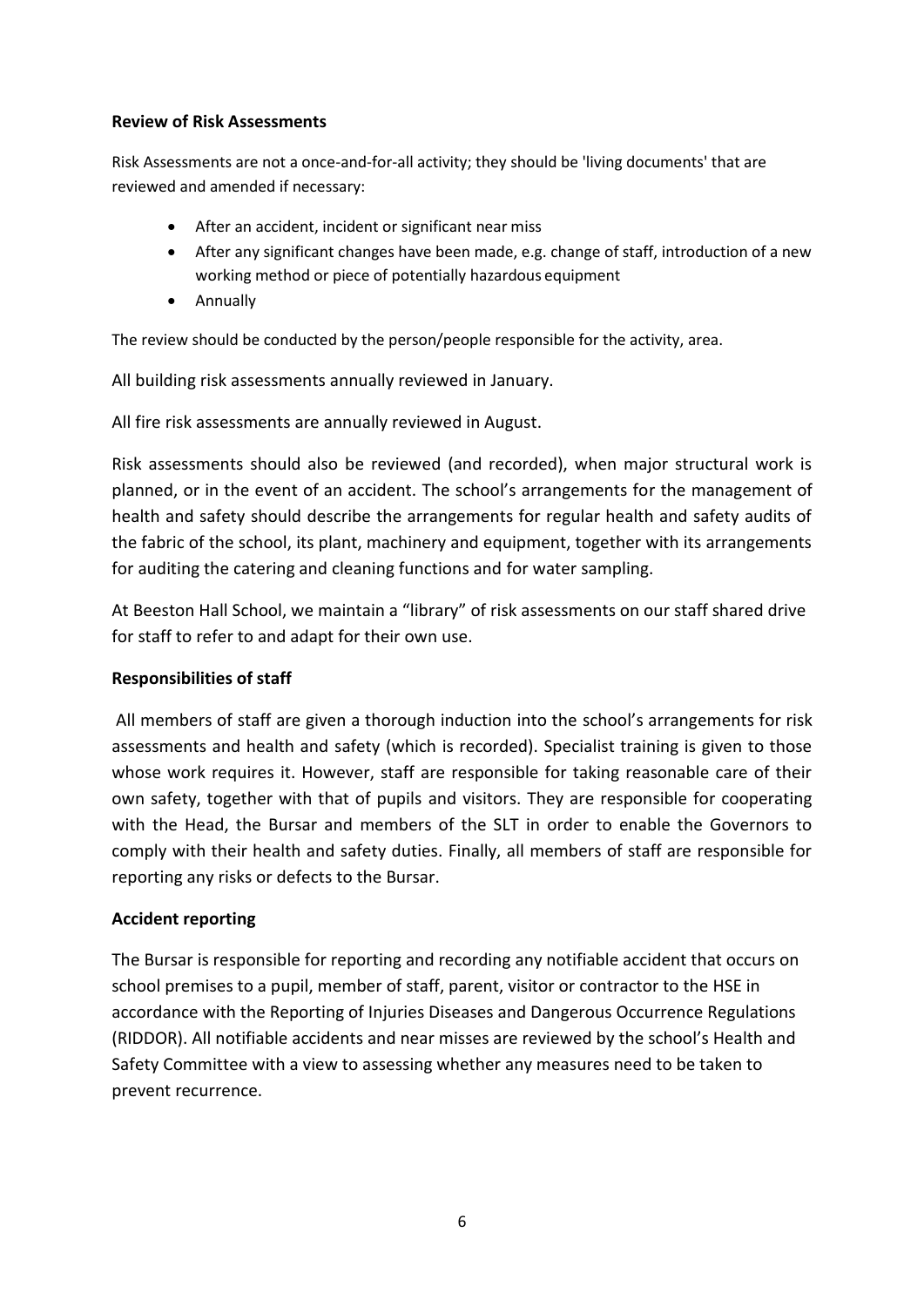#### **Audit compliance statements**

An annual Statement of Recommended Practice (SORP) compliance risk assessment is presented by the Head and the Bursar to the Governors to approve as Trustees of the Charity at the same time that they review the audited accounts. This report analyses:

- The financial procedures and controls
- The major risks to the school, including:
	- Strategic risk
	- Loss of fee income
	- Damage to reputation
	- Failure to teach the correct syllabus
	- Risk of a child protection issue
	- Gaps in Governor skills
	- Conflicts of interest
	- Employment disputes
	- Major health and safety issues
	- Possible data loss
	- Risk of fire, flood and land slip
	- Poor cash flow management
	- Fraud
	- Loss through inappropriate investments
	- Areas of potential risk
- The measures taken to protect the school against such risks, including:
	- Safer recruitment of staff, Governors and volunteers
	- Measures to ensure the selection, training and appraisal of appropriately qualified staff and Governors
	- Insurance
	- Strong financial controls that are regularly reviewed
	- Financial reserves policy
	- Use of professional advice from lawyers, accountants, architects, etc as needed
	- Formal review of compliance with the school's charitable objectives

Governors are invited to approve the compliance risk assessment annually and to endorse the insertion of a statement along the following lines (or a more detailed version thereof) in the school's annual accounts: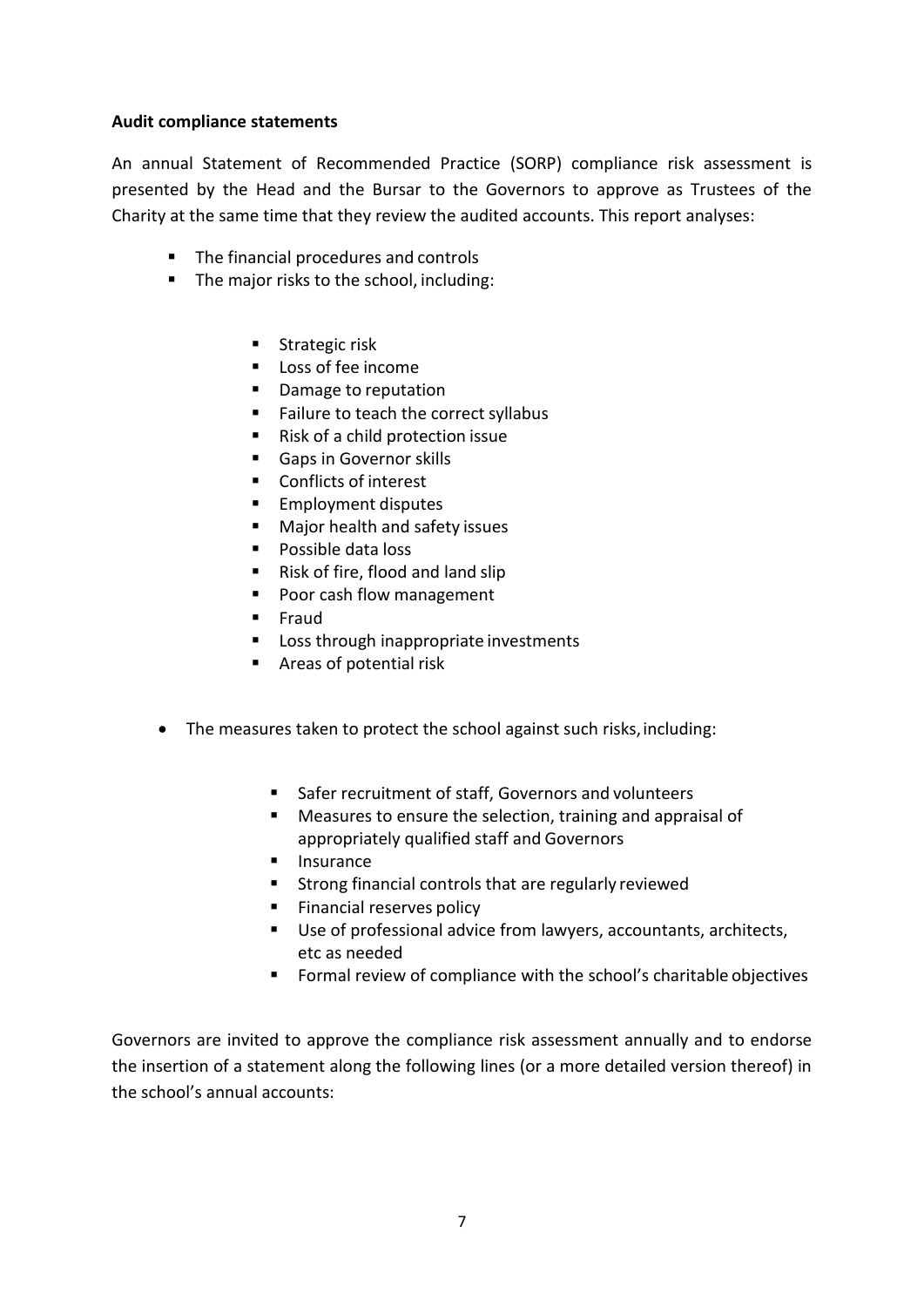"The Governors have assessed the major risks to which the charity is exposed, in particular those related to the operations and finances of the Trust, and are satisfied that systems are in place to manage our exposure to the major risks".

Reviewed by: Bob Hammond 1.9.21

Monitored by: S. Lubbock 10.9.21

Next Review: 1<sup>st</sup> September 2022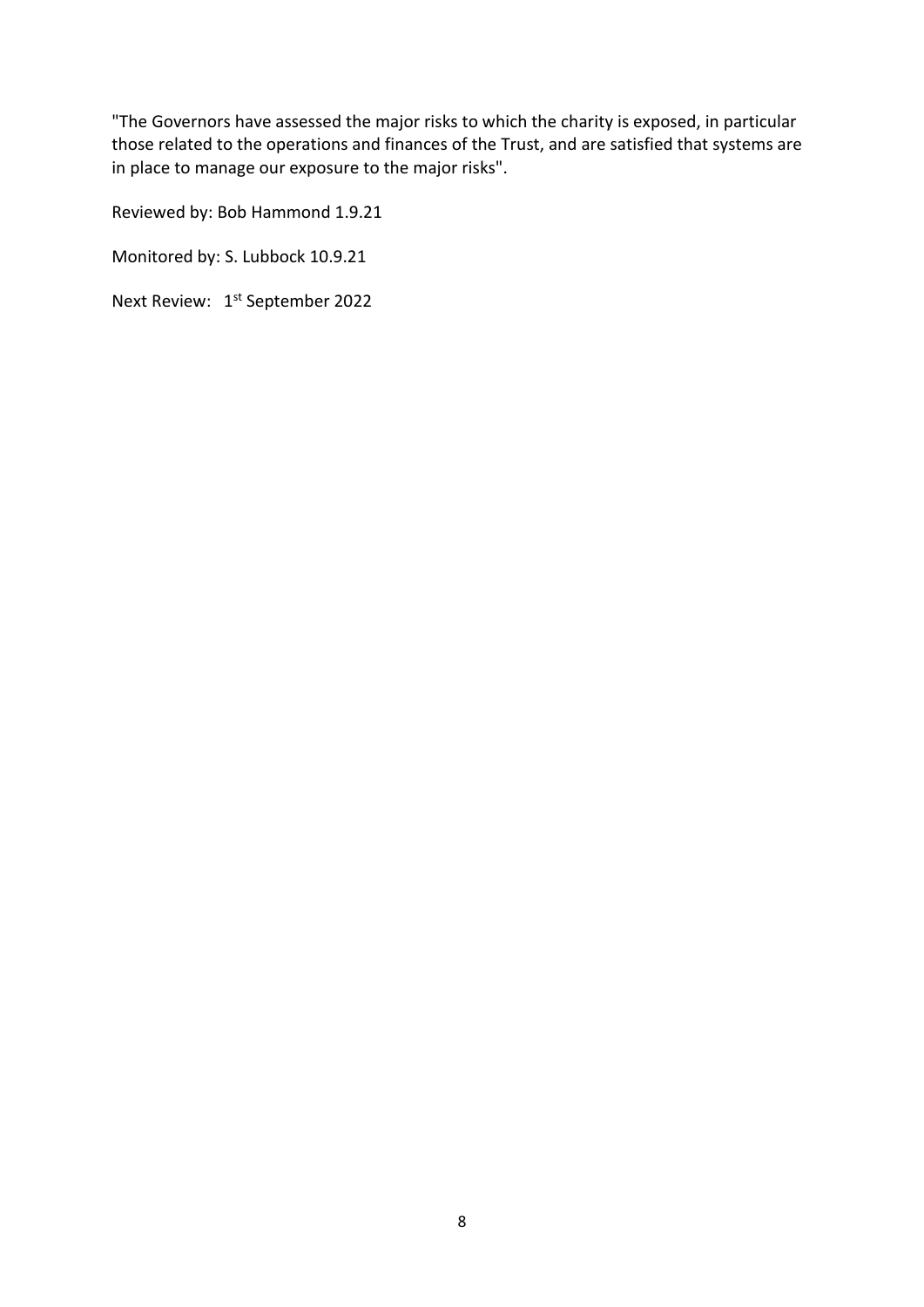#### **Appendix 1**

#### **Risk Assessment**

This is a careful examination of the risks association with both working practices and pupil activities.

- A hazard is anything that may cause harm.
- A risk is a chance, great or small, that someone will be harmed by ahazard.

The aim is to make sure that no one becomes ill or gets hurt. There are five steps to achieve this:

- 1. Look for hazards. Look at what may cause harm as a result of an activity.
- 2. Decide who might be harmed and how. Look at who may be affected by thework activity and how they may be affected; this may include members of the public, students, visitors, contractors and maintenance personnel.
- 3. Assess the risks and take appropriate actions. If you find a hazard that may be a risk you will need to decide what steps have to be taken to eliminate or reduce those risks as is reasonably practical. What needs to be done depends on whether the hazard is low risk or high risk. You can determine this by looking at what type of injury may occur and how often it may happen (use the tables and guidance provided). It may be possible to remove the hazard altogether or to take steps to reduce this risk to an acceptable level. If there is no risk present, then you do not need to take any action.
- 4. Record the findings. You will need to write down the more significant hazards and record the most important conclusions. The following need to beshown:
	- A proper check was made;
	- Those who might be affected were consulted;
	- All the obvious significant hazards were dealt with and an account was taken of the number of people who could be involved;
	- The precautions are reasonable and the remaining risk islow.
- 5. Review the assessment from time to time and revise if necessary.

It is important that you check the risk assessment, especially if there is a change in the working procedures. You will need to ensure that the assessment takes into account the new hazards, which may cause harm to the health and safety of pupils and staff, or other people who may be affected by the change in working conditions.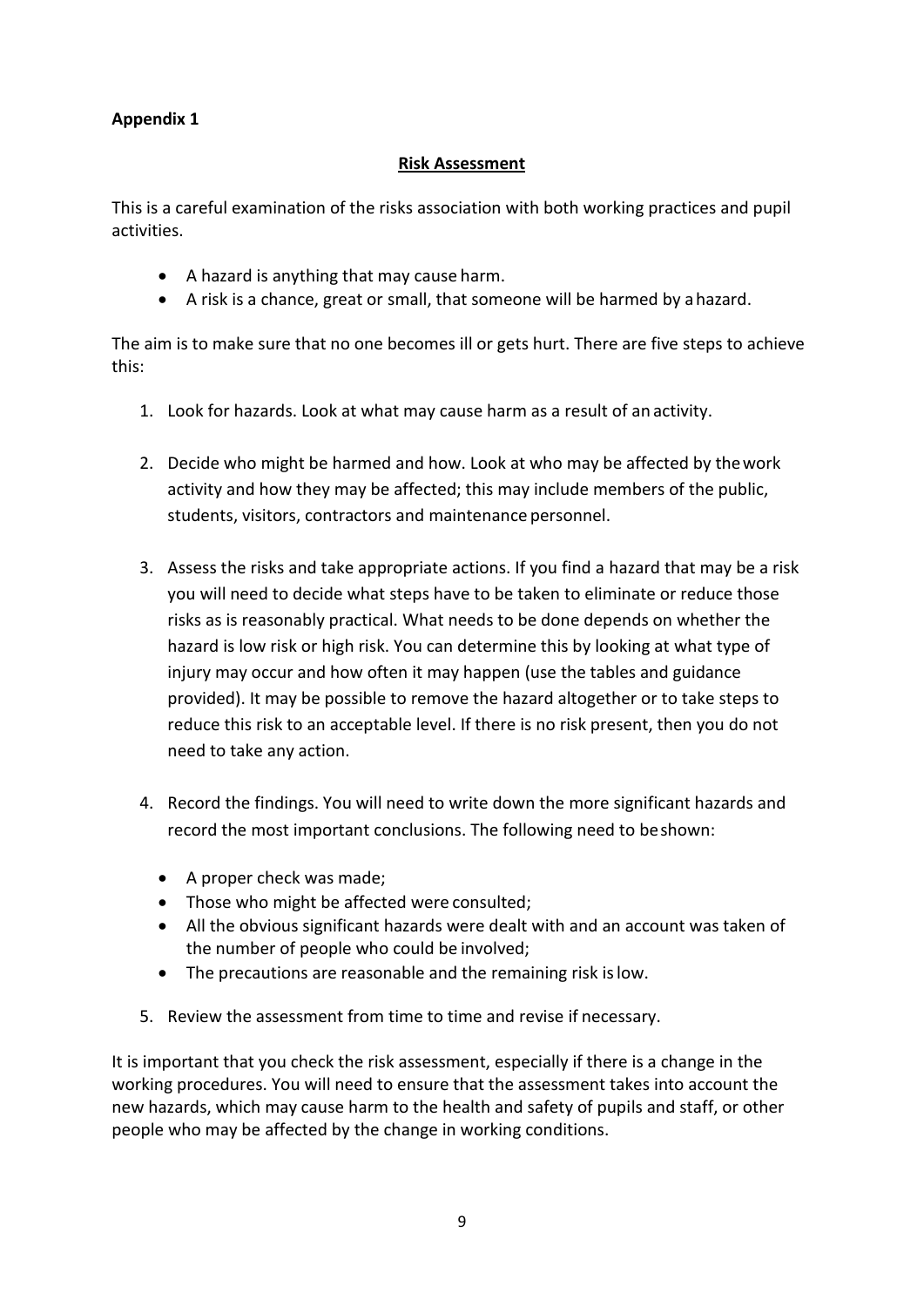## **Appendix 2**

## **Traffic Lights Model**

| <b>HAZARD</b>                                                | SEVERI-TY                                                  | LIKELI-<br>HOOD                                                            | <b>INITIAL</b><br><b>RISK</b><br><b>RATING</b>                    | <b>FURTHER</b><br><b>ACTIONS</b>                                   | <b>RESIDUAL</b><br><b>RISK</b><br><b>RATING</b>                                                         |  |
|--------------------------------------------------------------|------------------------------------------------------------|----------------------------------------------------------------------------|-------------------------------------------------------------------|--------------------------------------------------------------------|---------------------------------------------------------------------------------------------------------|--|
| $\mathbf{1}$                                                 | $\overline{2}$                                             | $\overline{\mathbf{3}}$                                                    | $\overline{\mathbf{4}}$                                           | 5                                                                  | 6                                                                                                       |  |
| List each.<br>Carry out<br>actions 2-6<br>for each<br>hazard | Rate each<br>$1-6$ in<br>ascending<br>order of<br>severity | Rate<br>each<br>$1-6$ in<br>ascend-<br>ding<br>order of<br>likeli-<br>hood | Multiply<br>severity<br>with<br>likelihood<br>(Col 2 x)<br>Col 3) | List<br>measures<br>reduce<br>to<br>for<br>severity<br>each hazard | Adjusted<br><b>Numerical score</b><br>(Must be no<br>higher than 11<br>for EYFS and<br>youngest pupils) |  |
| Date:<br>Signature:                                          |                                                            |                                                                            |                                                                   |                                                                    |                                                                                                         |  |

On completion of the risk assessment, the residual risk score is coloured coded as follows:

**Red – scores of 24-36**

**Amber – scores of 12 -23**

**Green –scores of 0 -11**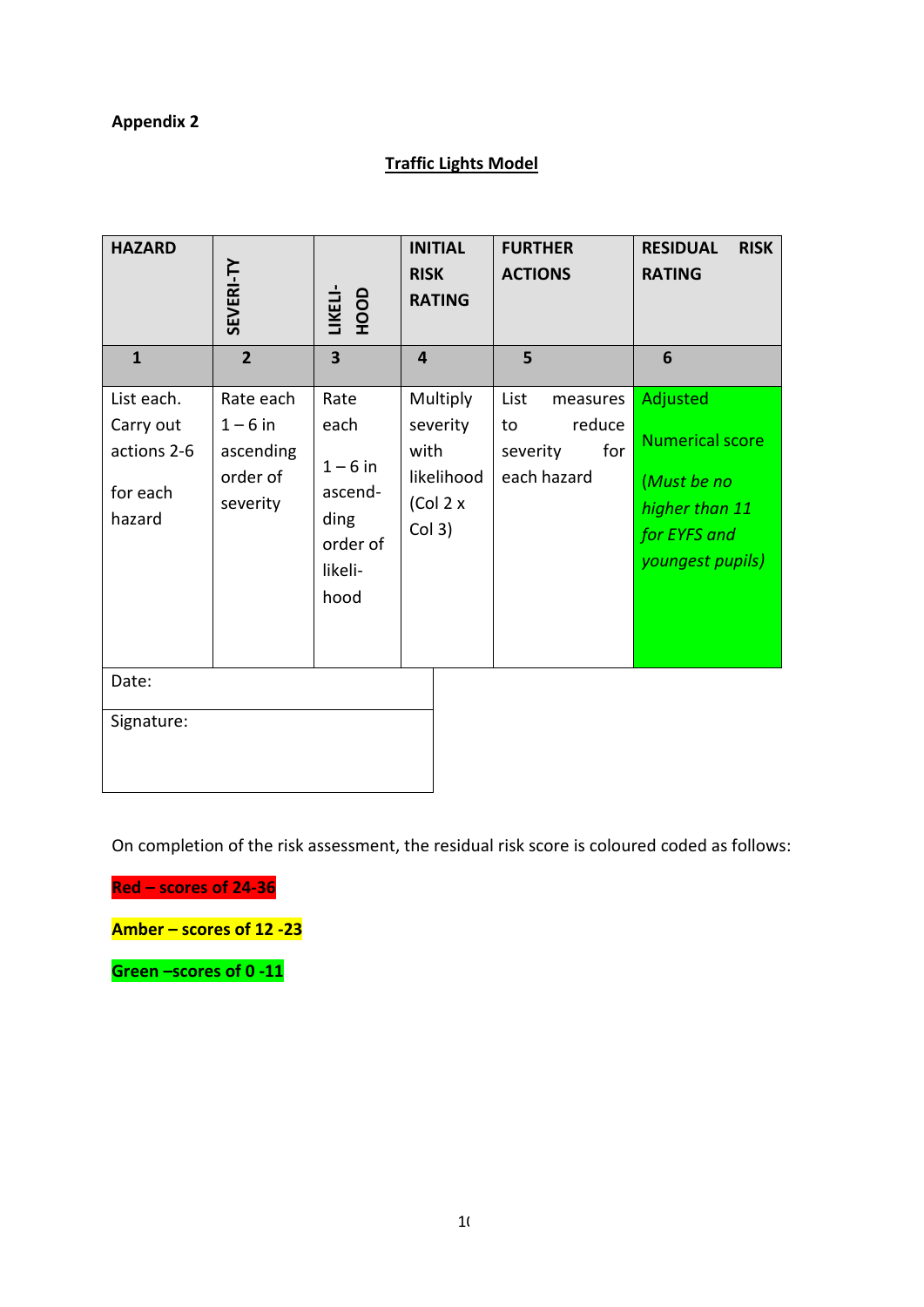Our policy at Beeston Hall School is **never to** carry out any activity which has a **red rating** (24 or above) after the risk reduction measures have been put into effect.

#### **Green activities can be:**

**EXTED A hazard that is highly likely but is of low residual rating.** For example The likelihood of a coach in a city being stuck in traffic would be rated as 6

The severity of leaving teachers, teaching assistants and children waiting outside in hot sun/wet weather for an unknown period of time would be rated as 2.

The initial risk rating would be 12 (Amber).

But putting all of the following measures in place reduces its severity to 1, leaving a residual risk rating of 6 (Green):

- o Teacher in Charge and Driver are in mobile phone contact
- $\circ$  Staffing ratio is 1: 4 (instead of the normal 1: 6) and supplemented further by parent volunteers
- $\circ$  Teacher in Charge has made a reconnaissance visit, and discovered where the party can wait out of the rain/sun
- o Bottled water is carried
- $\circ$  All staff carry visit packs, and can phone the school to advise that there will be a delayed return
- o All parents' emergency contact details are available to the School Office, who phones them and explains that the coach has been stuck in traffic; but there is nothing to worry about
- o All members of staff had held a meeting to discuss the outing and the risk assessment beforehand
- **A hazard may be fairly likely and have a low residual rating.** Forexample: The likelihood of a child falling over and grazing a knee on a walk in the countryside would be rated as 4.

The initial severity would be 3.

The initial risk rating would be 12 (Amber)

But putting the following measures into place reduces the severity to 2, leaving a residual risk rating of 8 (Green):

- o Teacher in Charge has First Aid kit
- o One member of staff is qualified in Paediatric First Aid
- o Teacher in Charge has mobile phone
- o All members of staff had held a meeting to discuss the outing and the risk assessment beforehand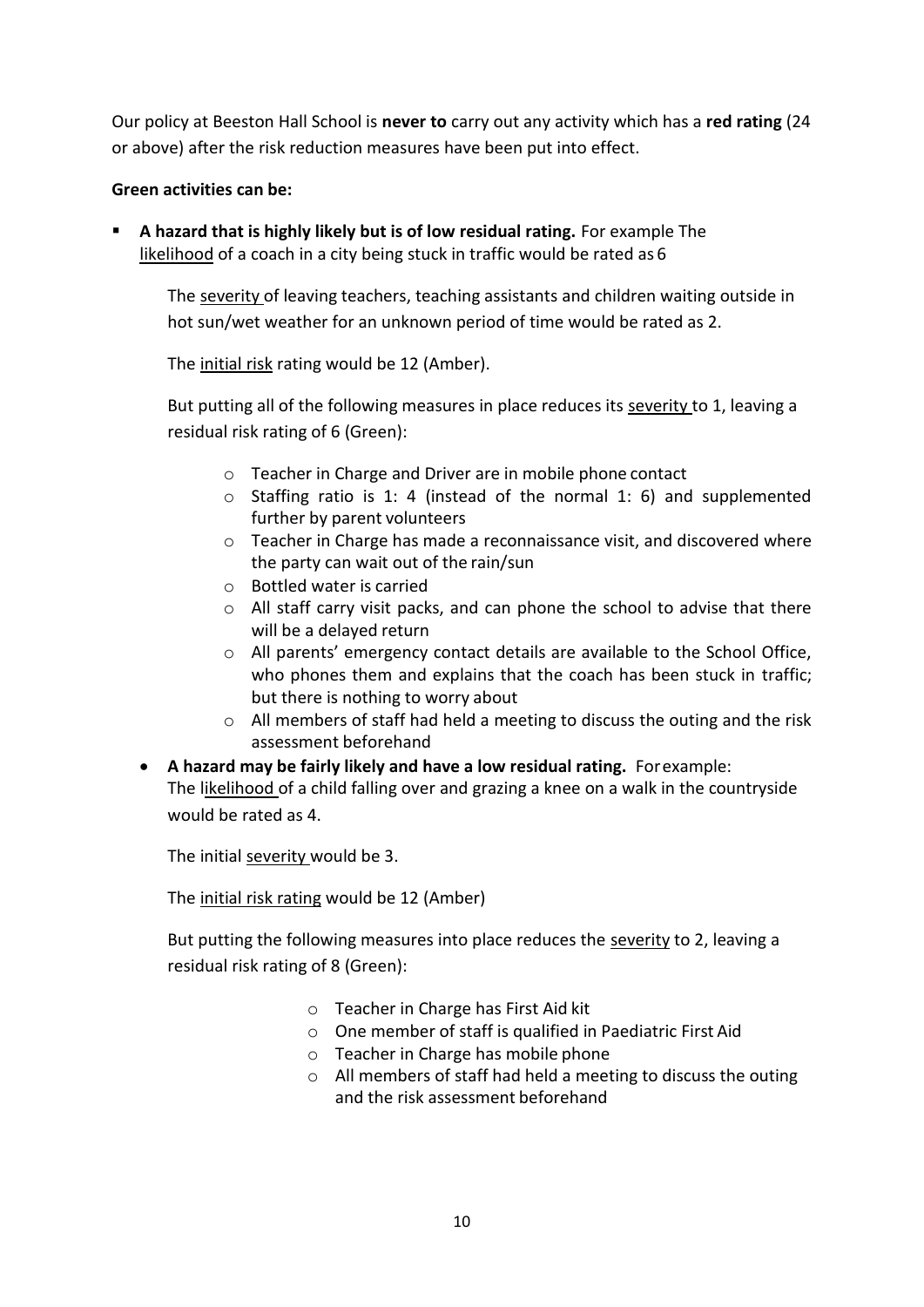• **A hazard may be very unlikely; but have a high severity rating.** For example: The likelihood of a child going missing on an organised school outing headed by a qualified Teacher, who has been trained in leading visits, and was appropriately staffed would initially be rated as 3.

The severity would be 6.

The initial risk rating would be 18 (Amber).

But putting the following measures into place reduces the likelihood to 1, leaving a residual risk rating of 6 (Green):

- o All children have been briefed about the purpose of the visit and the expectations of behaviour
- o All children understand where they should go if they accidentally become separated from the rest of the group
- o Teacher in Charge and other staff and volunteers carry mobile phones
- $\circ$  Staffing ratio is 1:4 (instead of the normal 1:6) and supplemented further by parent volunteers
- o Teacher in Charge has made a reconnaissance visit, and planned the route inside the location (e.g. museum) in advance
- o Children are divided into groups of 4 each supervised by one member of staff, assisted by a volunteer
- o All members of staff had held a meeting to discuss the outing and the risk assessment and the Missing Child Policy beforehand
- o All members of staff know what to do in an emergency
- o All volunteers have been briefed thoroughly on their respective roles.
- o All children are wearing school uniform and are readily identifiable
- o Head counts are taken on leaving the classroom, on sitting in the coach, on leaving the activity and on returning to the coach. The coach does not leave until everyone is accounted for.

The three examples quoted above are intended to illustrate that everyday risk assessment for school outings are no more than practical tools that are designed to assist teachers who are in charge of an outing. The issues can arise, and need to be anticipated in advance:

- What if the coach is delayed?
- What if a child falls over and injures him/herself?
- What if a child goes missing?

#### **Medium Risk Activities**

We undertake a few medium risk activities with older pupils, such as riding but only using specialist instructors. Pupils are always given a safety briefing before participating in these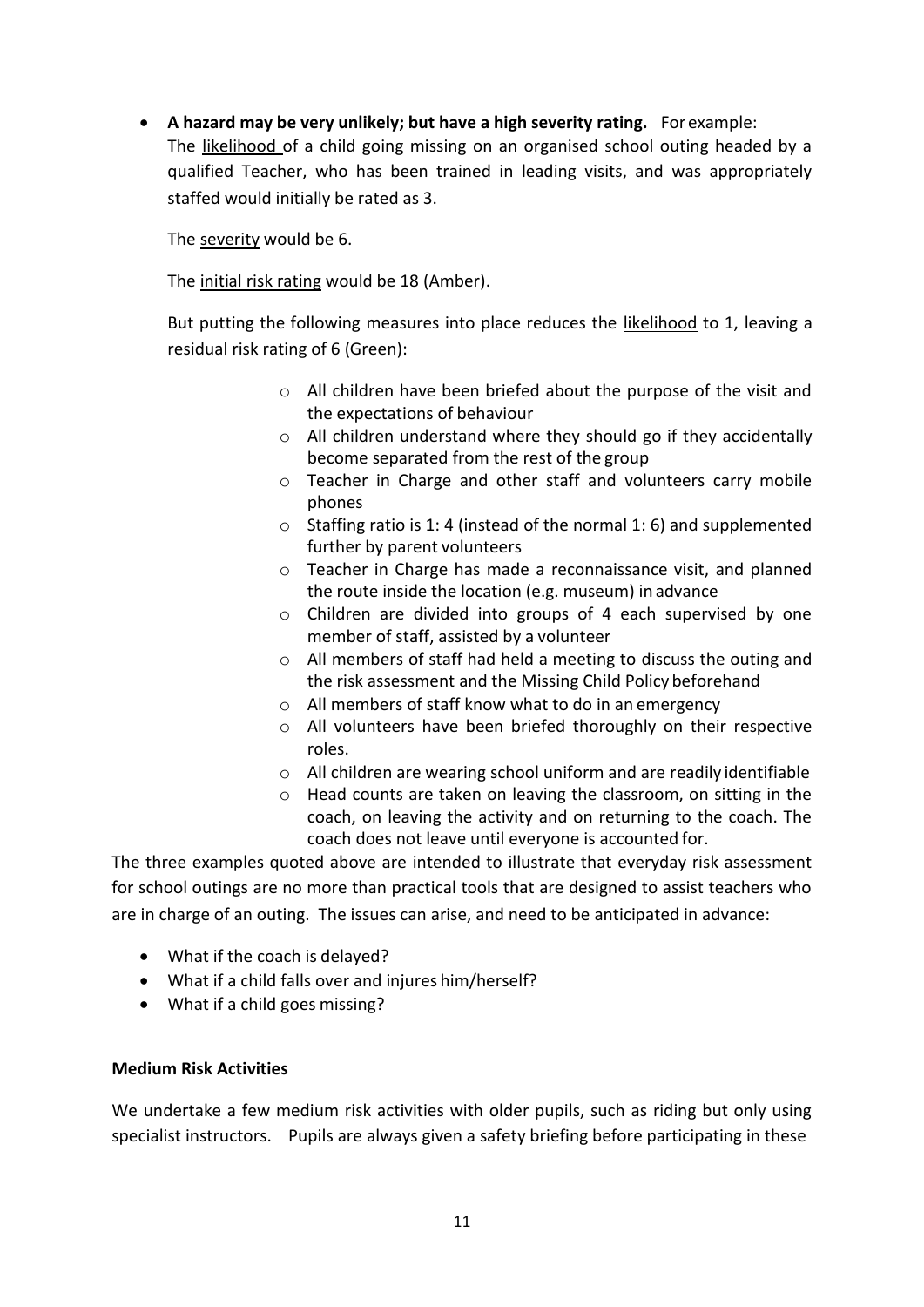activities, and are expected to wear protective equipment, such as mouth-guards, and to follow instructions.

Support staff may carry out medium rated activities if they have been properly trained and work in pairs. All members of staff and pupils are expected to wear personal protective equipment (PPE) for tasks that have been assessed as requiring its usage.

#### **Specialist Risk Assessments and High Risk Activities**

We will always employ specialists to carry out high risk tasks at the school. The Business Manager arranges for specialists to carry out the following risk assessments:

- Fire safety
- Asbestos
- Legionella
- Gas safety
- Electrical safety of buildings
- Work at high levels
- Work with lead